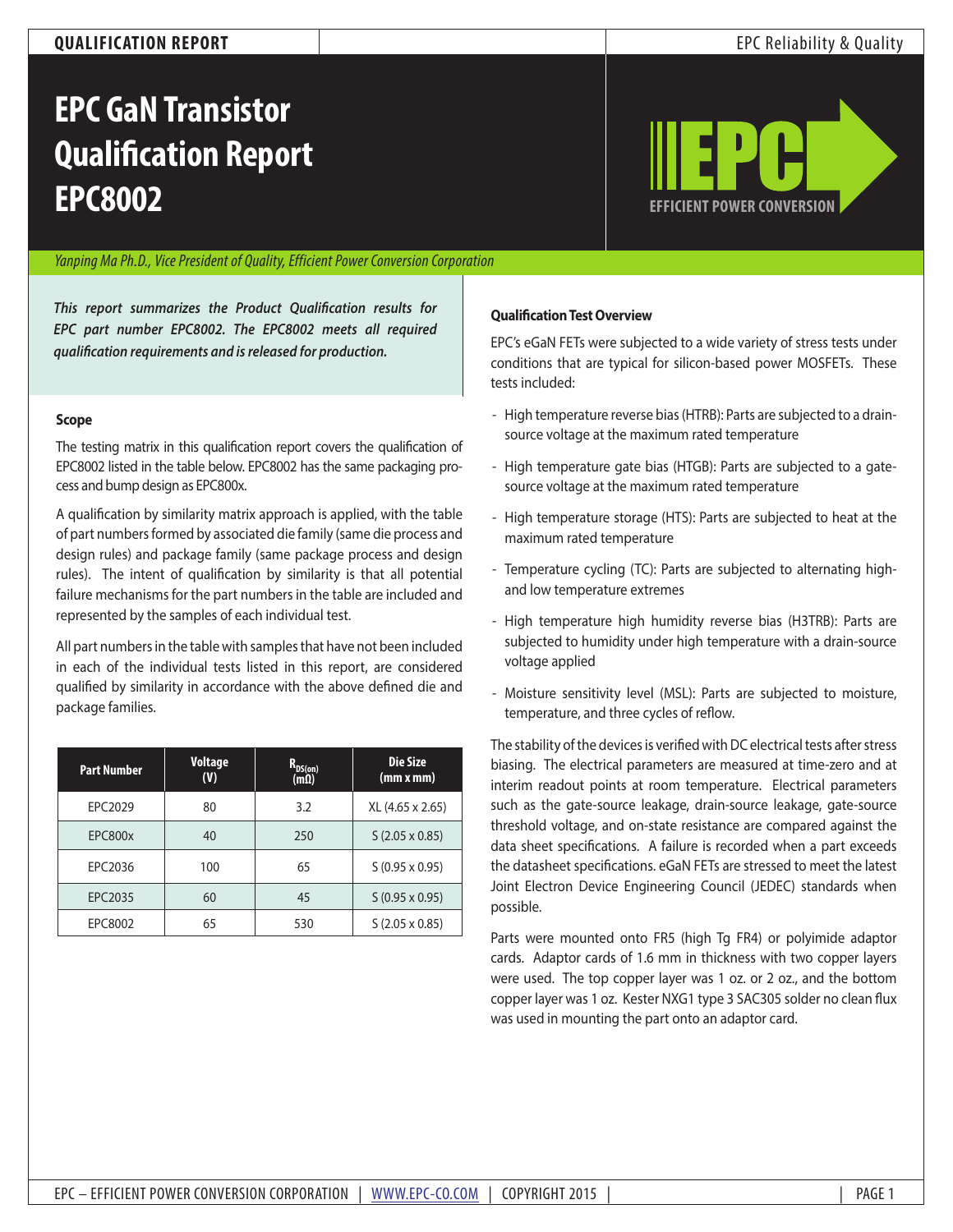### **High Temperature Reverse Bias**

Parts were subjected to 80% or 100% of the rated drain-source voltage at the maximum rated temperature for a stress period of 1000 hours.

| <b>Stress Test</b> | <b>Part Number</b> | Voltage<br>(V) | Die Size<br>(mm x mm) | <b>Test Condition</b>                | # of Failure | <b>Sample Size</b><br>(sample x lot) | <b>Duration (Hrs)</b> |
|--------------------|--------------------|----------------|-----------------------|--------------------------------------|--------------|--------------------------------------|-----------------------|
| <b>HTRB</b>        | EPC2029            | 80             | XL (4.65 x 2.65)      | $T = 150^{\circ}$ C, $V_{DS} = 64$ V |              | $77 \times 1$                        | 1000                  |
| <b>HTRB</b>        | EPC800x            | 40             | $S(2.05 \times 0.85)$ | $T = 150^{\circ}$ C, $V_{DS} = 40 V$ |              | $77 \times 3$                        | 1000                  |
| <b>HTRB</b>        | EPC2036            | 100            | $S(0.95 \times 0.95)$ | $T = 150^{\circ}$ C, $V_{DS} = 80 V$ |              | $77 \times 1$                        | 1000                  |
| <b>HTRB</b>        | EPC2035            | 60             | $S(0.95 \times 0.95)$ | $T = 150^{\circ}$ C, $V_{DS} = 48 V$ |              | $77 \times 1$                        | 1000                  |

*Note* - EPC8002 is qualified by matrix.

*Table 1. High Temperature Reverse Bias Test*

#### **High Temperature Gate Bias**

Parts were subjected to 5.5 V gate-source bias at the maximum rated temperature for a stress period of 1000 hours.

| <b>Stress Test</b> | <b>Part Number</b> | Voltage<br>(V) | <b>Die Size</b><br>(mm x mm) | <b>Test Condition</b>                        | # of Failure | <b>Sample Size</b><br>(sample x lot) | <b>Duration (Hrs)</b> |
|--------------------|--------------------|----------------|------------------------------|----------------------------------------------|--------------|--------------------------------------|-----------------------|
| <b>HTGB</b>        | EPC2029            | 80             | XL (4.65 x 2.65)             | T = 150 $\degree$ C, V <sub>GS</sub> = 5.5 V |              | $77 \times 1$                        | 1000                  |
| <b>HTGB</b>        | <b>EPC800x</b>     | 40             | $S(2.05 \times 0.85)$        | $T = 150^{\circ}$ C, V <sub>GS</sub> = 5.5 V |              | $77 \times 3$                        | 1000                  |
| <b>HTGB</b>        | EPC2036            | 100            | $S(0.95 \times 0.95)$        | $T = 150^{\circ}$ C, V <sub>GS</sub> = 5.5 V |              | $77 \times 1$                        | 1000                  |
| <b>HTGB</b>        | EPC2035            | 60             | $S(0.95 \times 0.95)$        | $T = 150^{\circ}$ C, V <sub>GS</sub> = 5.5 V |              | $77 \times 1$                        | 1000                  |

*Note* - EPC8002 is qualified by matrix.

*Table 2. High Temperature Gate Bias Test*

#### **High Temperature Storage**

Parts were subjected to heat at the maximum rated temperature.

| <b>Stress Test</b> | <b>Part Number</b> | Voltage<br>(V) | Die Size<br>(mm x mm) | <b>Test Condition</b>    | # of Failure | <b>Sample Size</b><br>(sample x lot) | <b>Duration (Hrs)</b> |
|--------------------|--------------------|----------------|-----------------------|--------------------------|--------------|--------------------------------------|-----------------------|
| <b>HTS</b>         | EPC2001C           | 100            | $L(4.11 \times 1.63)$ | Г = 150°С. Air           |              | $77 \times 1$                        | 1000                  |
| <b>HTS</b>         | EPC2016C           | 100            | $M(2.11 \times 1.63)$ | $T = 150^{\circ}$ C, Air |              | $77 \times 2$                        | 1000                  |
| <b>HTS</b>         | EPC800x            | 40             | $S(2.05 \times 0.85)$ | Г = 150°С, Air           |              | $77 \times 3$                        | 1000                  |

*Note* - EPC8002 is qualified by matrix.

*Table 3. High Temperature Storage Test*

#### **Temperature Cycling**

Parts were subjected to temperature cycling between -40°C and +125°C for a total of 1000 cycles. Ramp rate of 15°C/min and dwell time of 5 minutes were used in accordance with the JEDEC Standard JESD22A104.

| <b>Stress Test</b> | Part Number | <b>Voltage</b><br>(V) | Die Size<br>(mm x mm) | <b>Test Condition</b>   | # of Failure | <b>Sample Size</b><br>(sample x lot) | <b>Duration (Cys)</b> |
|--------------------|-------------|-----------------------|-----------------------|-------------------------|--------------|--------------------------------------|-----------------------|
| ╰                  | EPC800x     | 40                    | S(2.05 x 0.85)        | $-40$ to $+125$ °C. Air |              | 77x3                                 | 1000                  |

*Table 4. Temperature Cycling Test Note* - EPC8002 is qualified by matrix.